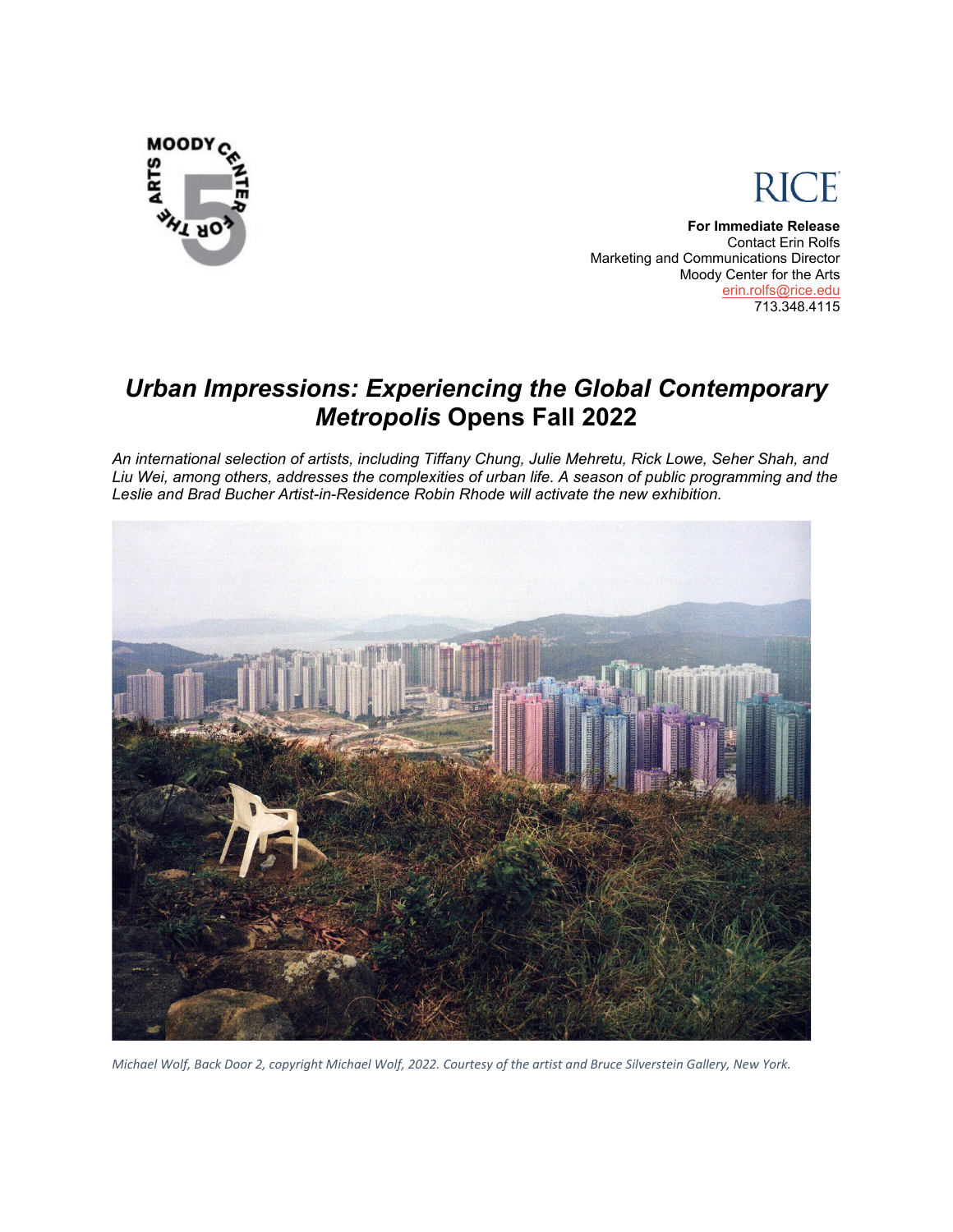**HOUSTON [June 16, 2022]--**The Moody Center for the Arts at Rice University announces their fall 2022 exhibition *[Urban Impressions: Experiencing the Global](https://moody.rice.edu/exhibitions/urban-impressions-experiencing-global-contemporary-metropolis)  [Contemporary Metropolis](https://moody.rice.edu/exhibitions/urban-impressions-experiencing-global-contemporary-metropolis)*, on view from September 16 – December 17, 2022. Featuring an international selection of artists representing Bangladesh, Brazil, China, Germany Japan, Nigeria, Pakistan, the United States, and South Africa, the exhibition focuses on shared aspects of urban life, emphasizing how art and artists deepen our understanding of the modern metropole.

"The city remains a topic that equally fascinates and disturbs us*. Urban Impressions* mines this expansive topic from an experiential perspective and considers the complexities of life in urban centers," said Frauke V. Josenhans, curator for the Moody Center for the Arts. "Specifically, the works in this exhibition pose the question, 'what makes the contemporary metropolis?', and illustrate the underlying histories that inform a city's infrastructure and influence the social interactions of the people who live there."

Featured artists include Rana Begum, Mary Flanagan, Katsumi Hayakawa, Kahlil Irving, Lucia Koch, Julie Mehretu, Sohei Nishino, Emeka Ogboh, Robin Rhode, Seher Shah, Liu Wei, and Michael Wolf, as well as Houston-based artists Charis Ammon, Tiffany Chung, and Rick Lowe. Collectively, the works in the exhibition build on the longstanding artistic tradition of depicting urban life–notably by nineteenth-century Impressionists, early twentieth-century Expressionists, midcentury Situationists, and street artists of the 1980s–in ways that shape our collective perception of the city as an architectural and experiential phenomenon.

In addition to presenting a wide range of media–from sculpture and painting to video and installation–the Moody is collaborating with Nigerian artist Emeka Ogboh and Astral Brewing to commission an original beer that encapsulates the various tastes and cultures of Houston. The Moody is also commissioning a new installation by Houstonbased new media artist Mary Flanagan featuring Artificial Intelligence that will highlight the ways our perceptions of the city are framed by technology. London-based, Bangladeshi artist Rana Begum will make a new, site-specific sculptural installation across two outdoor locations on campus, creating dispersed points of connection between the visitor, art, nature, and the built environment. Other artworks reference Houston itself, specifically its structure as a decentred, sprawling metropolitan area.

*Urban Impressions*, with its decentralized and multisensorial presentation, highlights alternate modes of perception and encourages inclusive discourse about how artists experience and record the world. In turn, this broad survey of creative responses helps us articulate and process complex urban realities.

The exhibition, organized by Frauke V. Josenhans, Curator, is made possible by the Moody Center for the Arts Founders Circle and the Elizabeth Lee Moody Excellence Fund for the Arts.

Promotional images, a checklist, and interview requests can be directed to Erin Rolfs, [erin.rolfs@rice.edu.](mailto:erin.rolfs@rice.edu)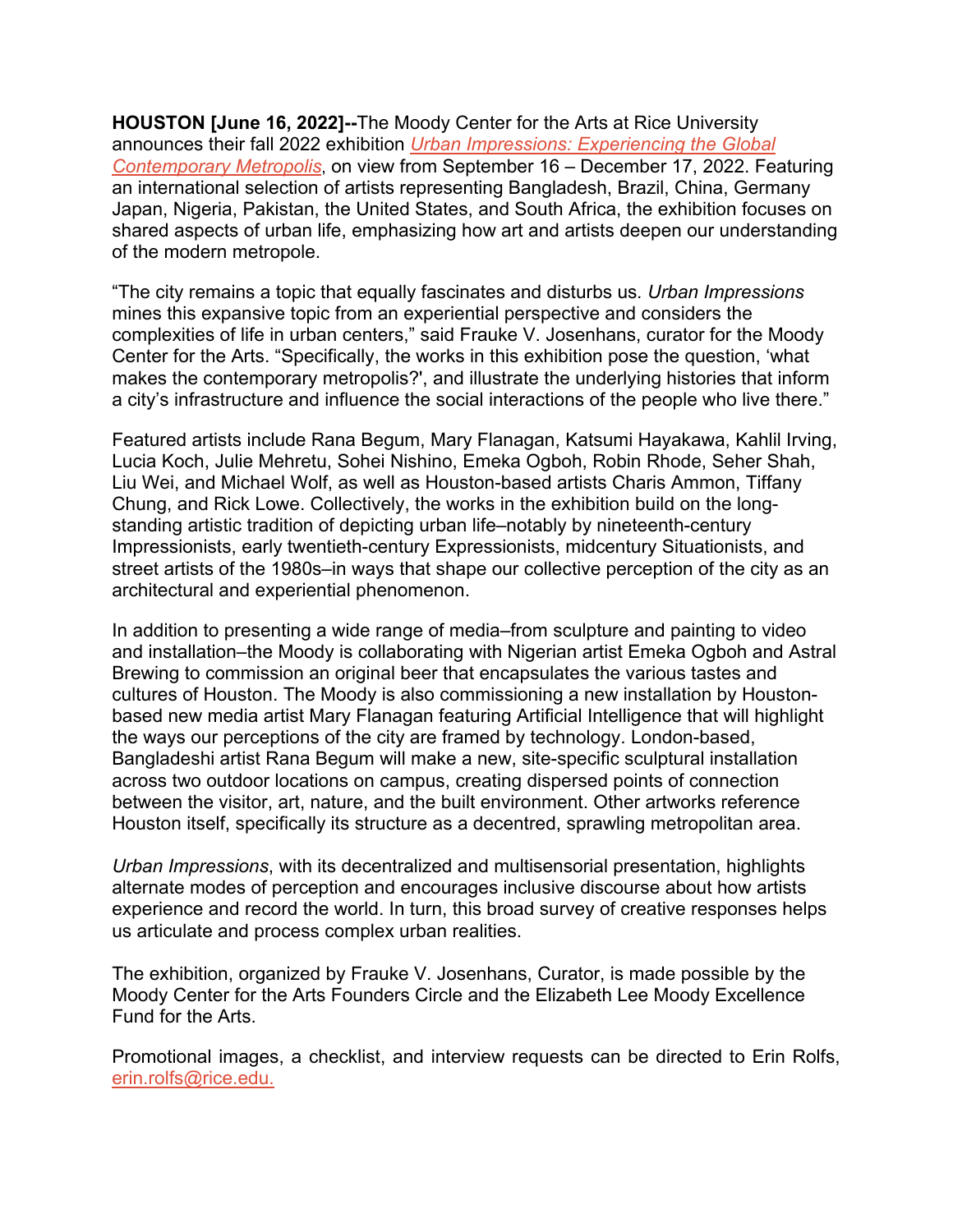

*Robin Rhode, Principle of Hope (detail), 2017. Courtesy of the artist and Lehmann Maupin, New York, Hong Kong, Seoul, and London*

## **Special Events + Programs**

**September 16, 6 - 8 p.m., Opening Reception** for *[Urban Impressions: Experiencing](https://moody.rice.edu/events/opening-reception-urban-impressions)  [the Global Contemporary Metropolis](https://moody.rice.edu/events/opening-reception-urban-impressions)*

#### **October 14 - 15,** *Reading the City: Perspectives on the Contemporary Global Metropolis* **Symposium**

Organized by the Rice School of Architecture and the Moody Center for the Arts this symposium brings together artists and scholars of visual culture, architecture, and literature, to expand on issues of urban life that are illustrated in the exhibition such as urban expansion, affordable housing, social inequities, and traffic congestion. The keynote lecture will be delivered by the literary and visual culture theorist Walter Benn Michaels on October 14, at 6 p.m. at the Rice School of Architecture, and the